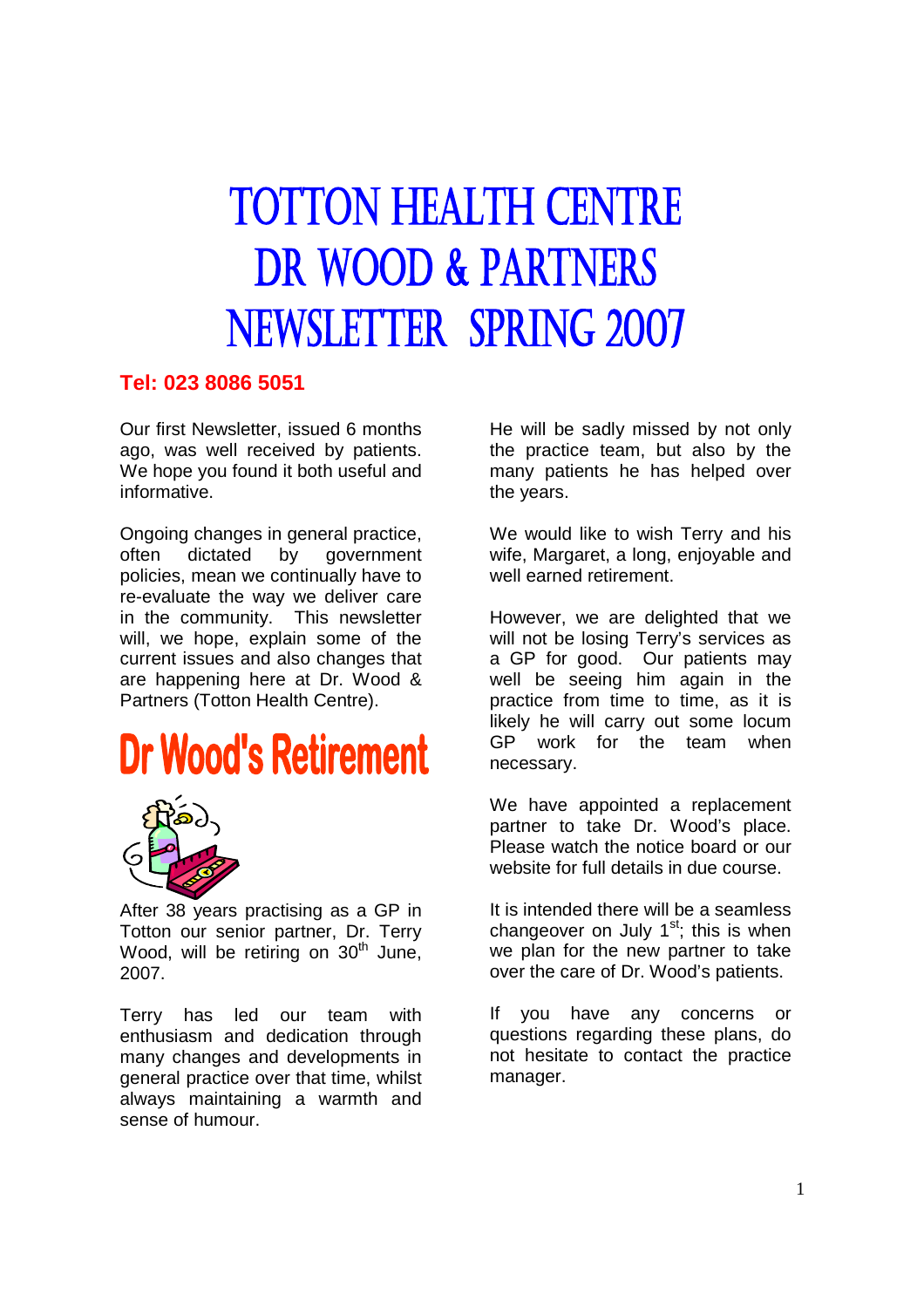### **Dr Wood continued:-**

A "Farewell" Message Book will be placed in reception during May.

Any patient wishing to express their best wishes or thanks to Dr. Wood in this book will be very welcome to do so.

On 1<sup>st</sup> July (despite his protests that he is far too young to be called "senior"!) we will, of course, have a new senior partner – Dr. Malcolm Darch!

Malcolm will already be known to many of you as he has been with the practice for many years. He is an enthusiastic grand-dad and Saints season ticket holder!

Malcolm takes over as senior partner at a difficult time for general practice. However, following in Dr. Wood's footsteps, he will continue to steer the practice in the same family friendly, but efficient manner.

In other words –

 **"Business As Usual"!**

### **The Value of UK General Practice**

The new GP contract was introduced in full in April 2004, following lengthy negotiations and full agreement by all parties. Ministers spoke in public about the intended value of the contract and the fact that practice income in the new contract was to be largely based around a performancebased income stream.

In recent months, general practice seems to have been under attack

from misleading reports, particularly in the media, that GPs are overpaid and not pulling their weight.

We feel this is unfair and inaccurate.

GPs attracted additional resources by demonstrating (1) that they deliver high quality care and (2) they complete a range of work across specific areas identified by the government. Achievements by GPs were significantly higher than the government had anticipated. As a practice, we took pride in achieving this high quality care and feel that it is a tribute to the work of the doctors, nurses and administrative staff at the Health Centre that we performed well.

Although GP income did rise following the introduction of the new contract, GPs remain excellent value for money. In 2005/6, the cost of each face to face GP consultation compared very favourably with other NHS costs. Increasingly, GPs are providing services which used to be done in hospitals - minor surgery, joint injections, warfarin monitoring at a much lower cost to the NHS.

NHS deficits are not due to the GP contract. Financial problems in the NHS are, in fact, a result of many factors including targets, reforms, inefficiencies and structural problems.

We believe that levels of patient confidence and trust in GPs remain high.

We work hard to preserve those beliefs and hope you support us in our aims to deliver high quality care to you all.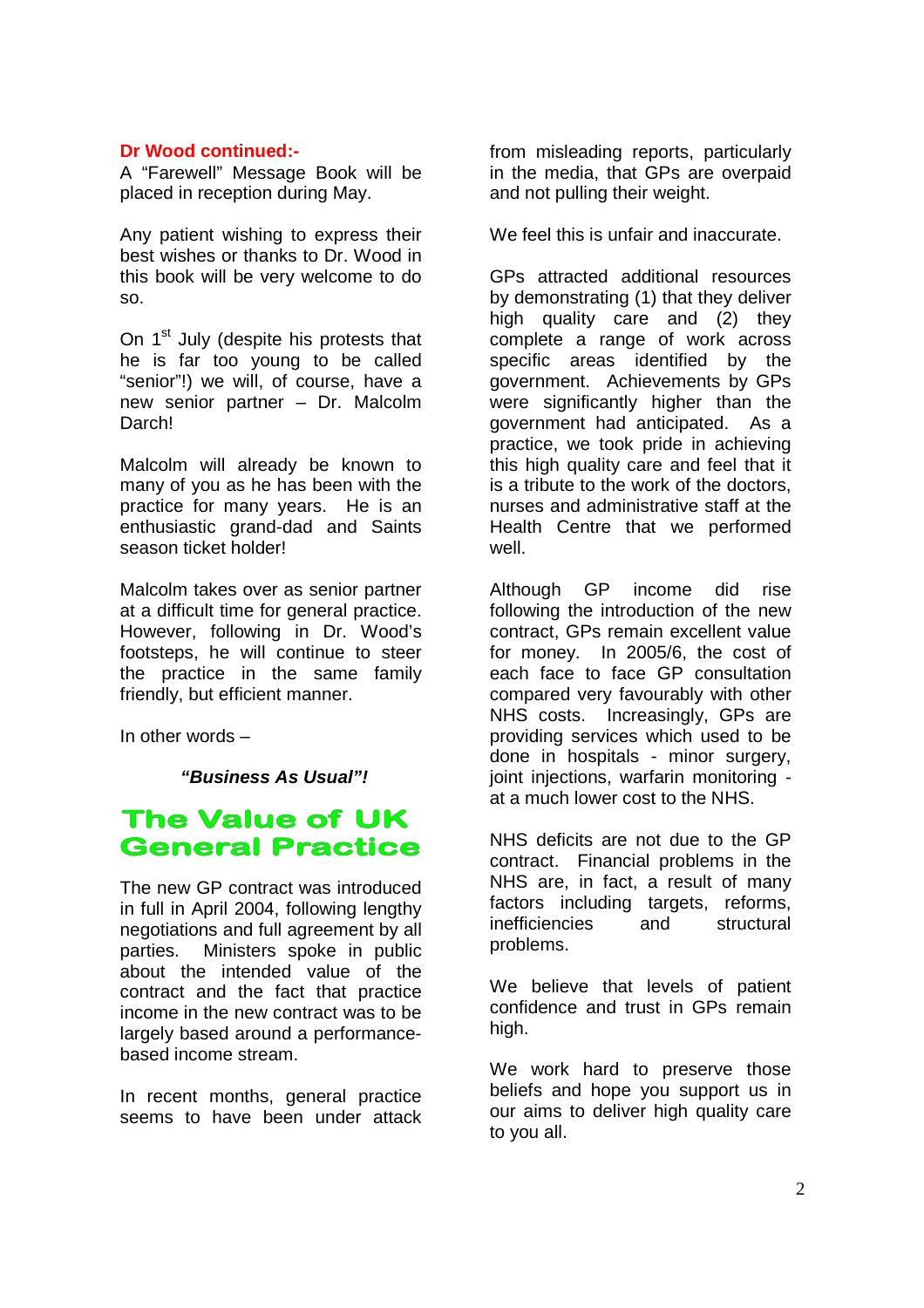### **New ways of delivering** clinical care to patients

### **Practice Based commissioning (PBC)**

The Department of Health sees PBC as a way to commission services more efficiently than they are currently delivered. In Totton, all three practices are working as one locality group for PBC purposes.

Progress has been made in Totton with certain services e.g. the reduction of dermatology referrals into the hospital system, by increasing expertise within the surgeries themselves.

However, development of PBC services requires time and investment from both clinical and management areas. This is an ongoing process. However, we want to reassure you that we, as GPs, are trying to develop PBC within the Totton locality.

### **Information and Technology**

Three major IT projects currently affecting general practice are choose and book, electronic transfer of prescriptions and the national care record.

These government initiatives are still in their infancy. GPs are trying to cope with these altered ways of working and trying to evaluate whether the changes that have been asked of us, will actually enhance patient care.

## **Patient Survey** 2006/7

Prior to Christmas, some of our patients were asked to complete a questionnaire about the service and care they received at the practice.

This year's data is back and we are pleased to report we achieved excellent results.

Our patient expectations are, quite rightly, high and our survey results go some way to proving that we are making the very best endeavours to meet these demands.

Questions varied from how patients felt they were treated by the reception team, through to the patient's experience with the doctor and their overall views about the surgery.

Individual comments highlighted patient's experiences

- 'The care for our children provided by the practice is second to none'
- 'Efficiency , professionalism and accuracy of diagnosis by the GPs inspires confidence and peace of mind in the patients'
- 'I believe I am fortunate to belong to a very good practice'
- 'All the staff are really caring'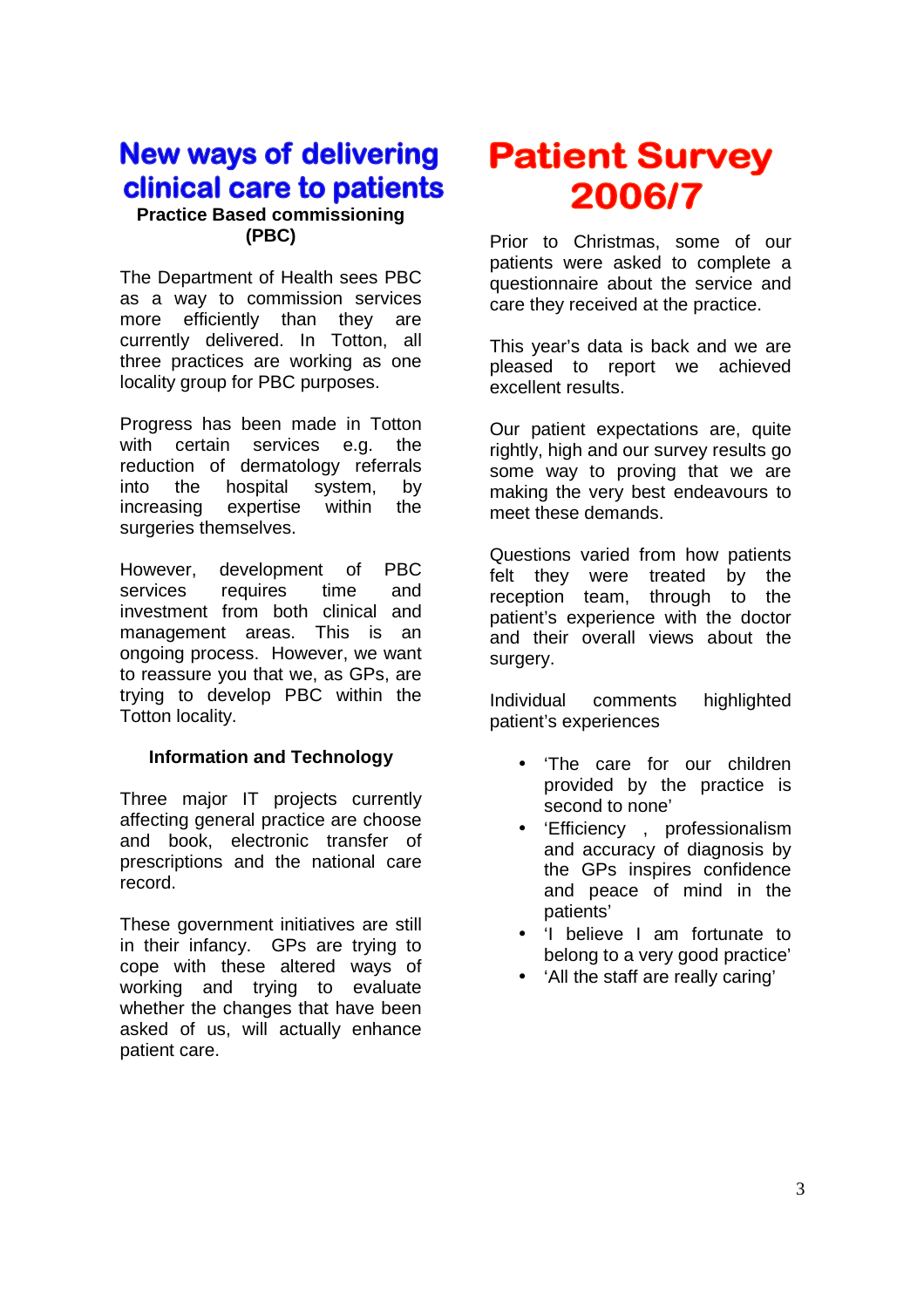### **Patient survey cont:-**

Areas where further review and discussion were felt to be appropriate:-

- Improvement to telephone access
- Reviewing the appointment system
- Reviewing opening hours

Our thanks go to everyone who took the time and trouble to complete the questionnaire.

It has certainly been helpful in reinforcing the message that our care as a primary care team and the service we provide is generally appreciated and thought to be of a high standard.

We will, of course, continually review the service we provide and endeavour to respond to patient needs and views.



We are continuously looking at ways to improve our appointment system to make it as efficient and accessible as possible and - as a direct result of patient feedback - we have introduced appointments that are pre-bookable up to 2 weeks in advance.

Approximately fifty percent of our appointments are now available to pre-book.

We will though still keep back approximately fifty percent of the appointments until the day, in an effort to try and make us available for more acute, urgent problems, which we know patients also want.

Unfortunately, one downside to these changes is that since introducing the pre-bookable slots we have noticed a rise in patients not turning up for appointments. We do please urge you to phone if you are running late or unable to attend, so we can make the appointment available for someone else.

As an example, in February 2007 we lost over 78 GP and 149 nurse appointments due to patients not attending!

Telephone consultations with both our nurses and doctors can be a very efficient way to deal with many problems and save a trip down to the surgery. If you are uncertain if you need to be seen, it is worth enquiring if a telephone consultation may be suitable. These can be booked in advance or on the day.

At busy times – 8.30 a.m. to 9.30 a.m. - we know it can be difficult to get through to the surgery.

If you are phoning for results or something non urgent, we ask you to leave it until later in the morning when our phone lines are usually much quieter. We understand that no system can be perfect for everyone and we are doing our very best to implement changes to try to make us as efficient as we possibly can.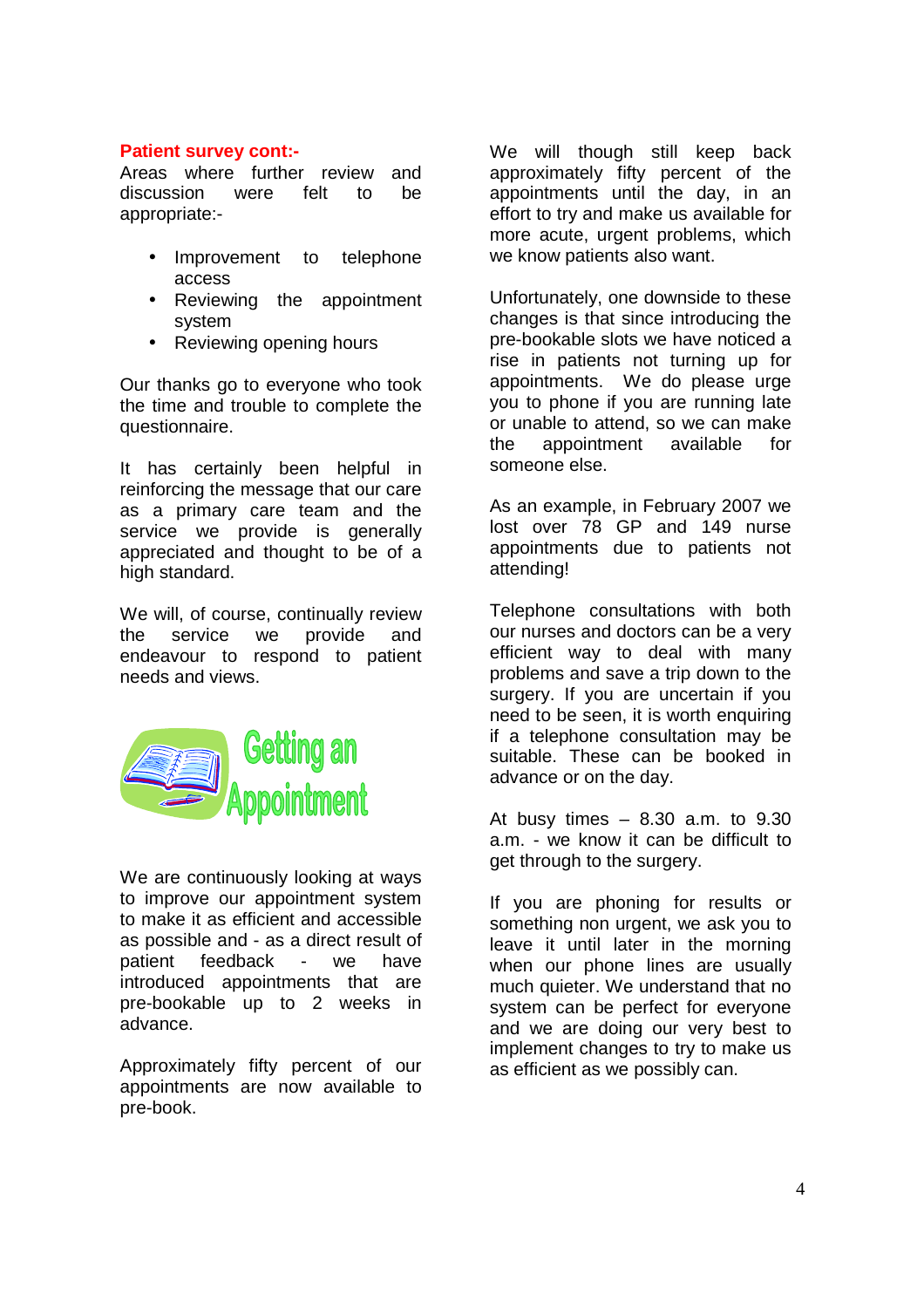### **Getting an appointment cont:-**

Unfortunately, even GPs and Health Centre staff can sometimes be poorly. This means, at times, the practice may be over-stretched to meet patient demands, despite our best efforts.

We appreciate your patience and understanding at these busy times. We will continue to monitor our appointment system regularly and would welcome any feedback you have.

### Seasonal **Health**



– are

relatively common in the New Forest. Only a minority lead to someone contracting Lyme disease. Remember:

- Wear appropriate clothing in 'ticky' areas
- **Inspect skin regularly and** remove any attached ticks
- **Remove ticks by gently** gripping as close to the skin as possible with e.g. tweezers and pulling steadily away from the skin
- **Creams, jelly or oils to cover** an attached tick are **not** recommended
- **Antibiotics are not routinely** recommended after a tick bite
- A spreading red rash around the bite site 5-15 days after the bite may need medical attention.



Patients requiring repeat scripts for their annual medication – please put in a written request. If you need advice regarding a hay fever prescription please arrange for a nurse or doctor telephone consultation.

## **Surgery opening times**

- **Surgery Opening Hours**
- $Mon Friday 8.30-6pm$ (Except Mon lunchtime 1-2pm: closed for staff training)
- Emergency on call Doctor available from 8am -6.30pm
- Home visit requests  $-$  please phone before 12 noon
- Blood or other test results please phone between 10- 12.30pm
- Prescriptions require 48hrs to be processed (excluding weekends)

### **The surgery telephone number is 023 8086 5051**

- Remember Monday mornings are the busiest time –avoid routine calls in this period.
- We really do try and accommodate your requests for advice, appointments and visits.
- We have a very committed team of doctors, nurses, reception staff, IT support staff and secretarial staff.